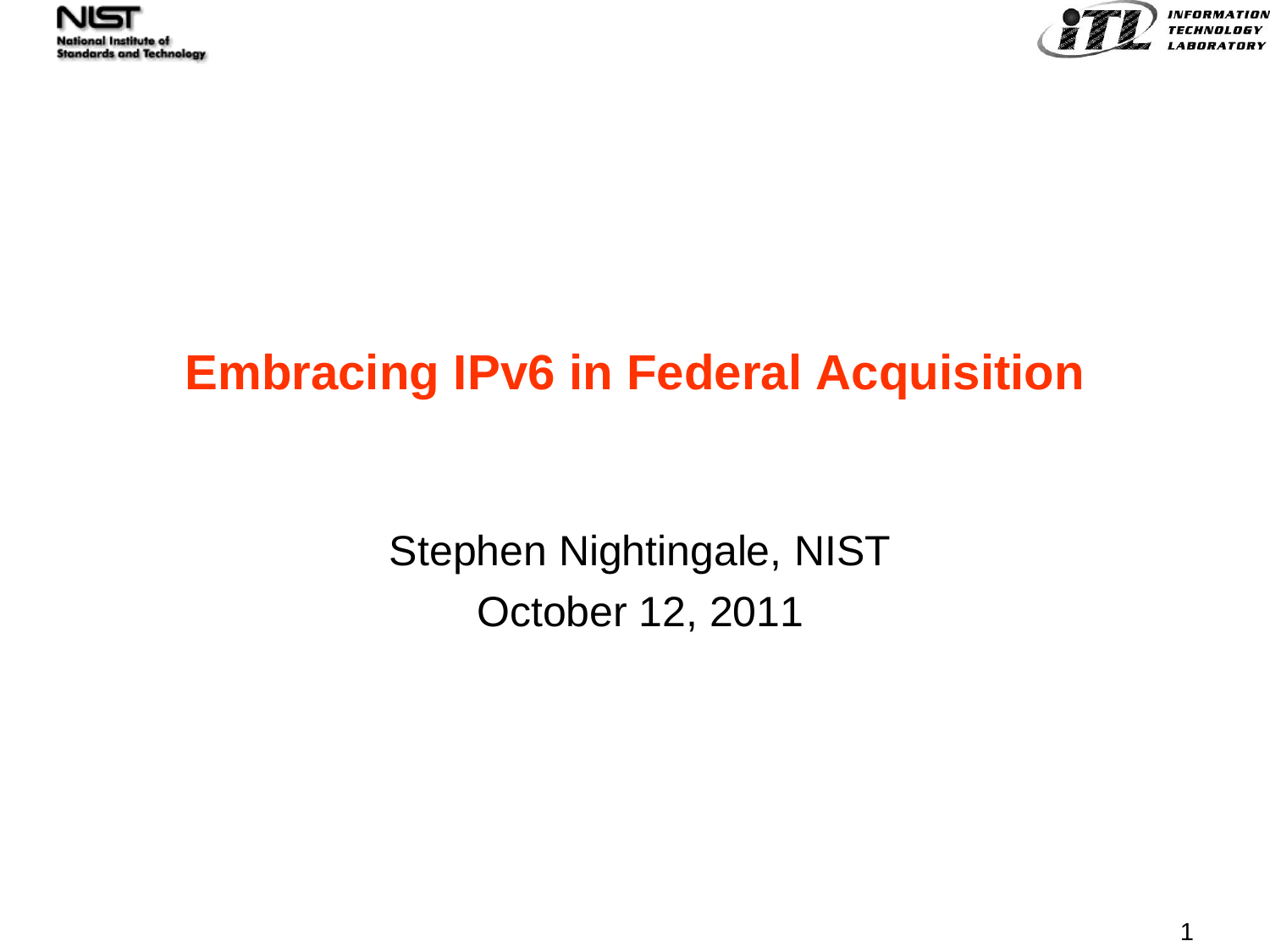



# **Overview**

- Why transition to IPv6?
- The Issues: Agencies *buying approved IPv6 products* in a *constrained budget environment*.
- Federal Government Interfaces to USGv6
- IPv6 Acquisition Processes and Procedures
	- What the Buyer should do
	- What the Acquisition official should do
	- Examples: Routers, Firewalls, Laptops, Services
- The Capabilities Checklist
- **Next Steps**
- Resources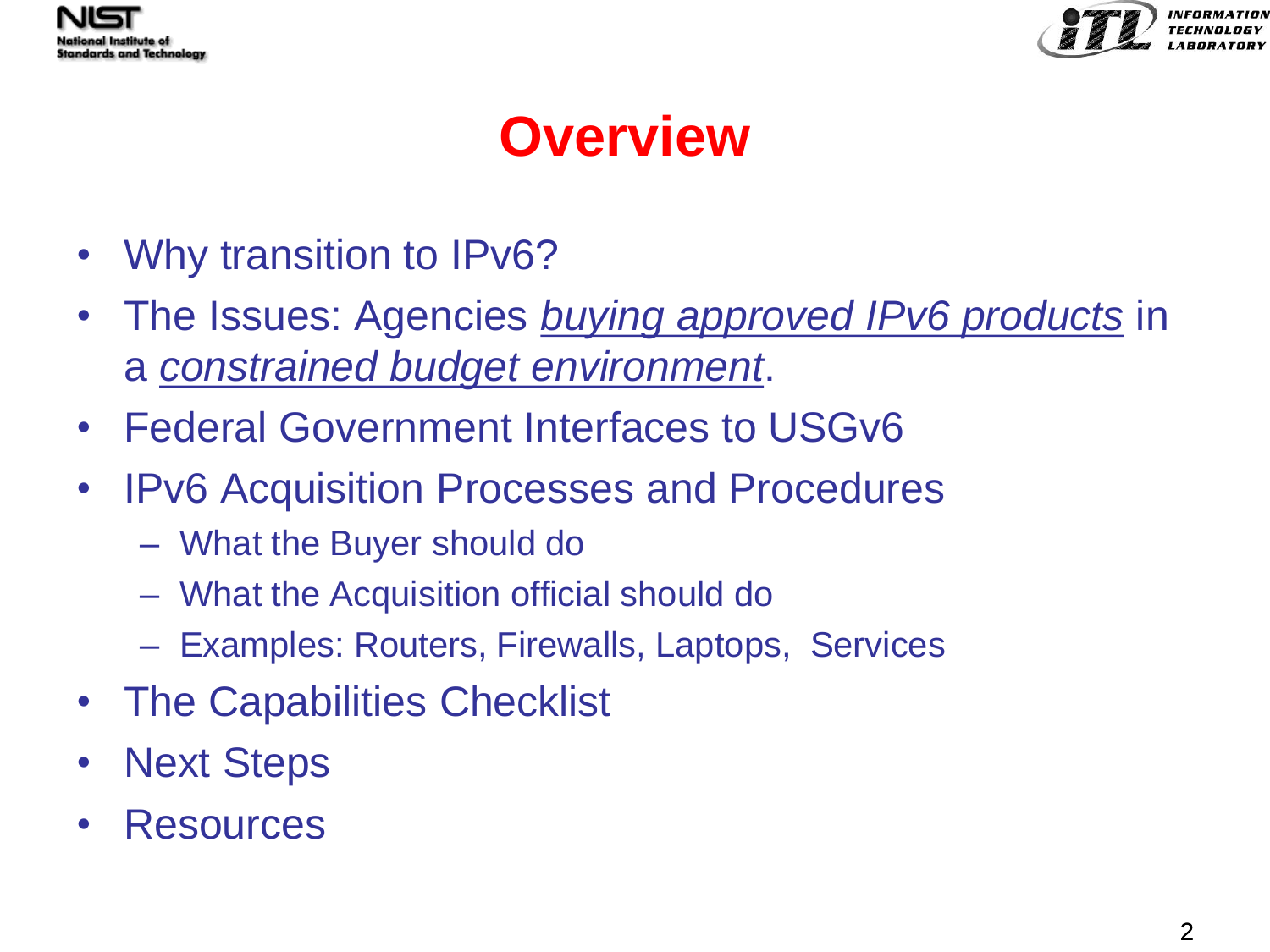



# **Why we must transition to IPv6**

- The federal government must transition to IPv6 to 'future proof' its services to the Public.
	- The available pool of IPv4 addresses was recently exhausted – impacting anything that needs an IP address.
	- Government services must be available to members of the public and customers who have IPv6 only access. (They need to reach us, and we need to reach them).
	- IPv6 will ensure the successful deployment and expansion of IT modernization initiatives, such as cloud computing, smart-grid.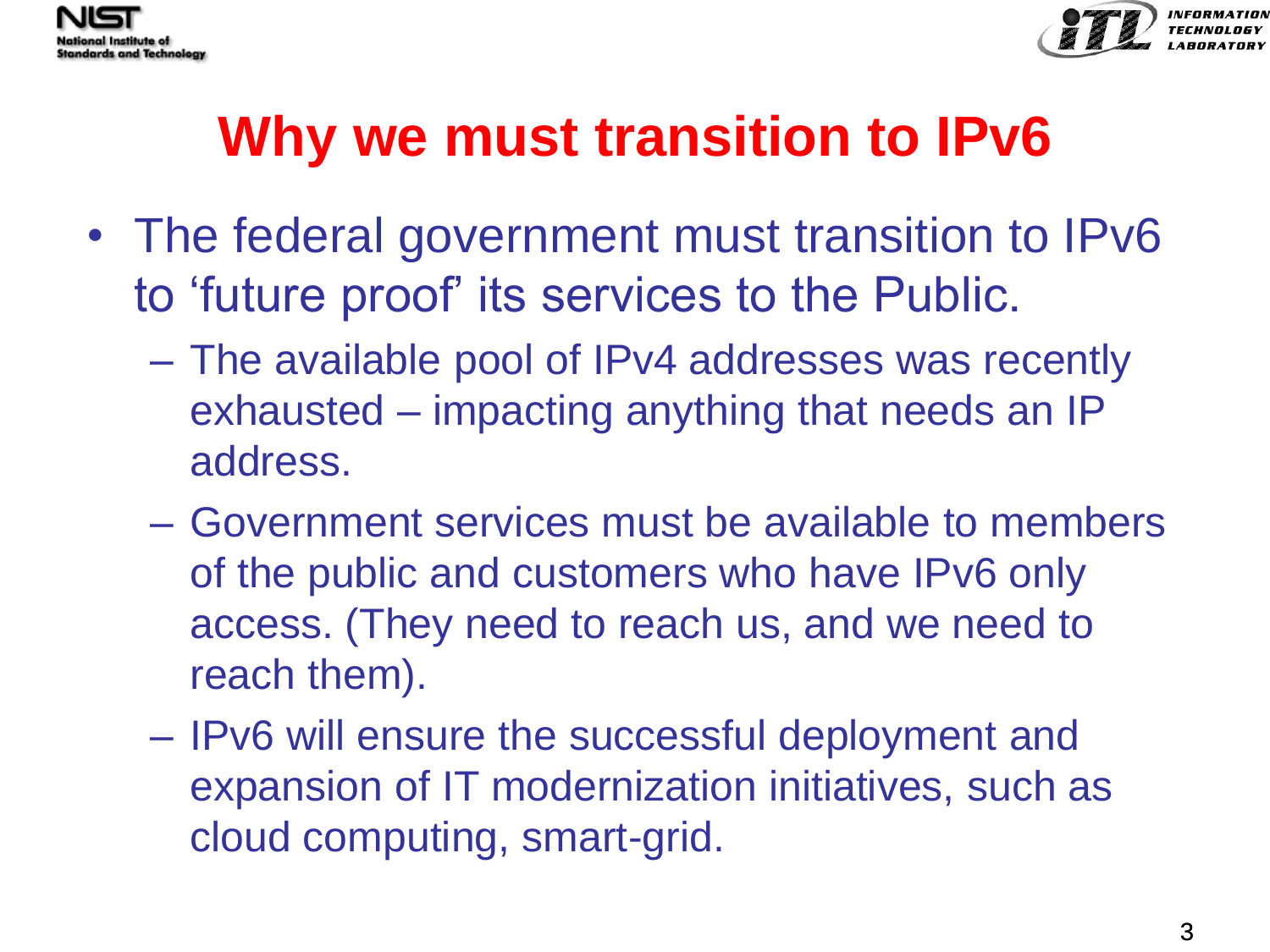



# **The Issues**

- How can we permeate across all federal agencies the know-how to ensure they are buying IT products with USGv6 capabilities, in a simplified and unified manner?
- How can we ensure that IPv6 rollout proceeds in an era of severe Agency belt-tightening?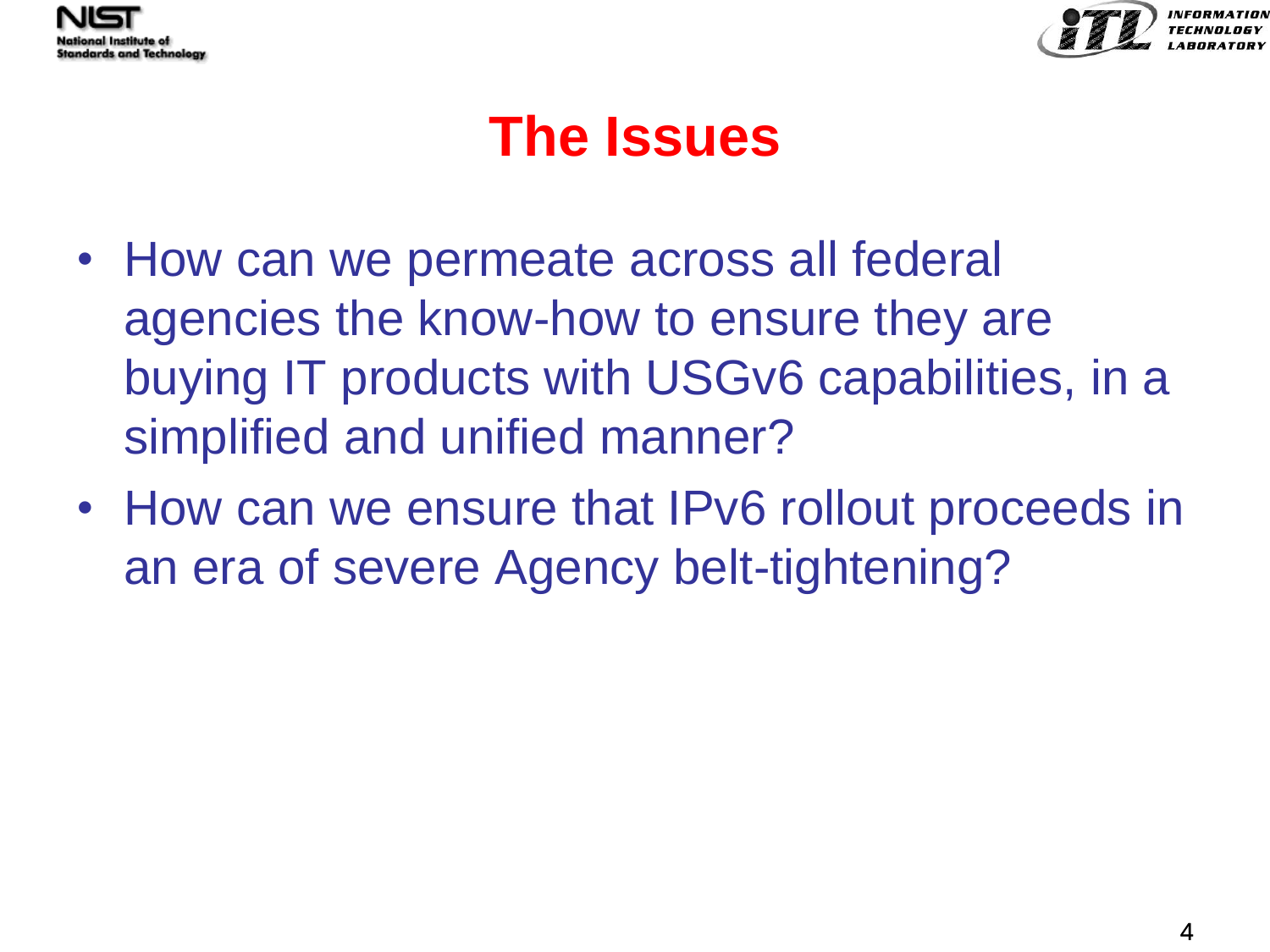



# Federal Government Interfaces to USGv6

- **IPv6 Interagency Group** and governance structure.
- **FAR clause**: for Buyers and Acquisition Officials
- **USGv6 Profile**: full technical specification of IPv6 capabilities for networked IT products
- **USGv6 Capabilities**: summary expression of buyers needs.
- **SDOC (Suppliers Declaration of Conformity):**  expression of product testing results.
- **USGv6 Website**: advice for all stakeholders.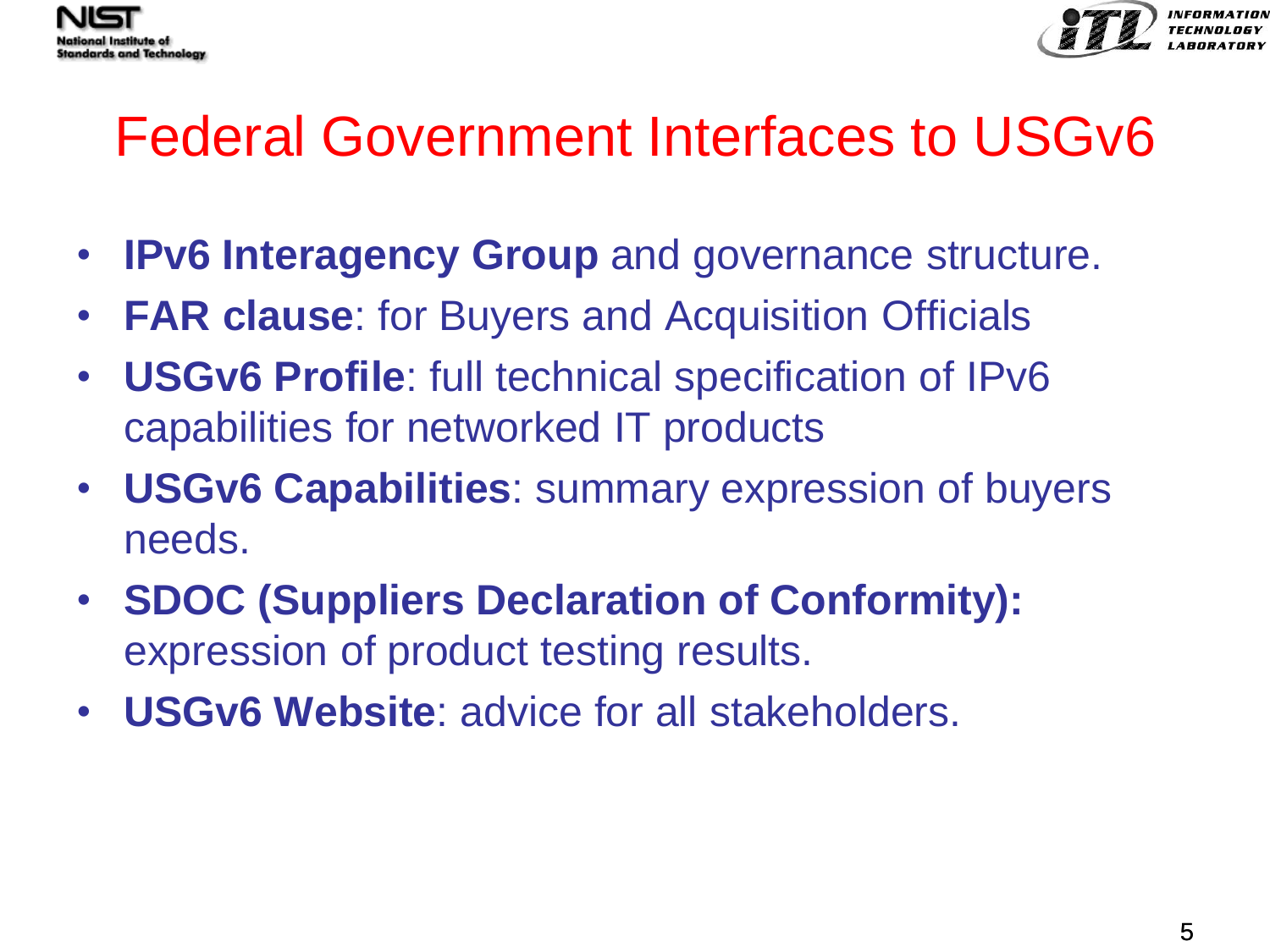

### **Overall Process: The Acquisition Cycle**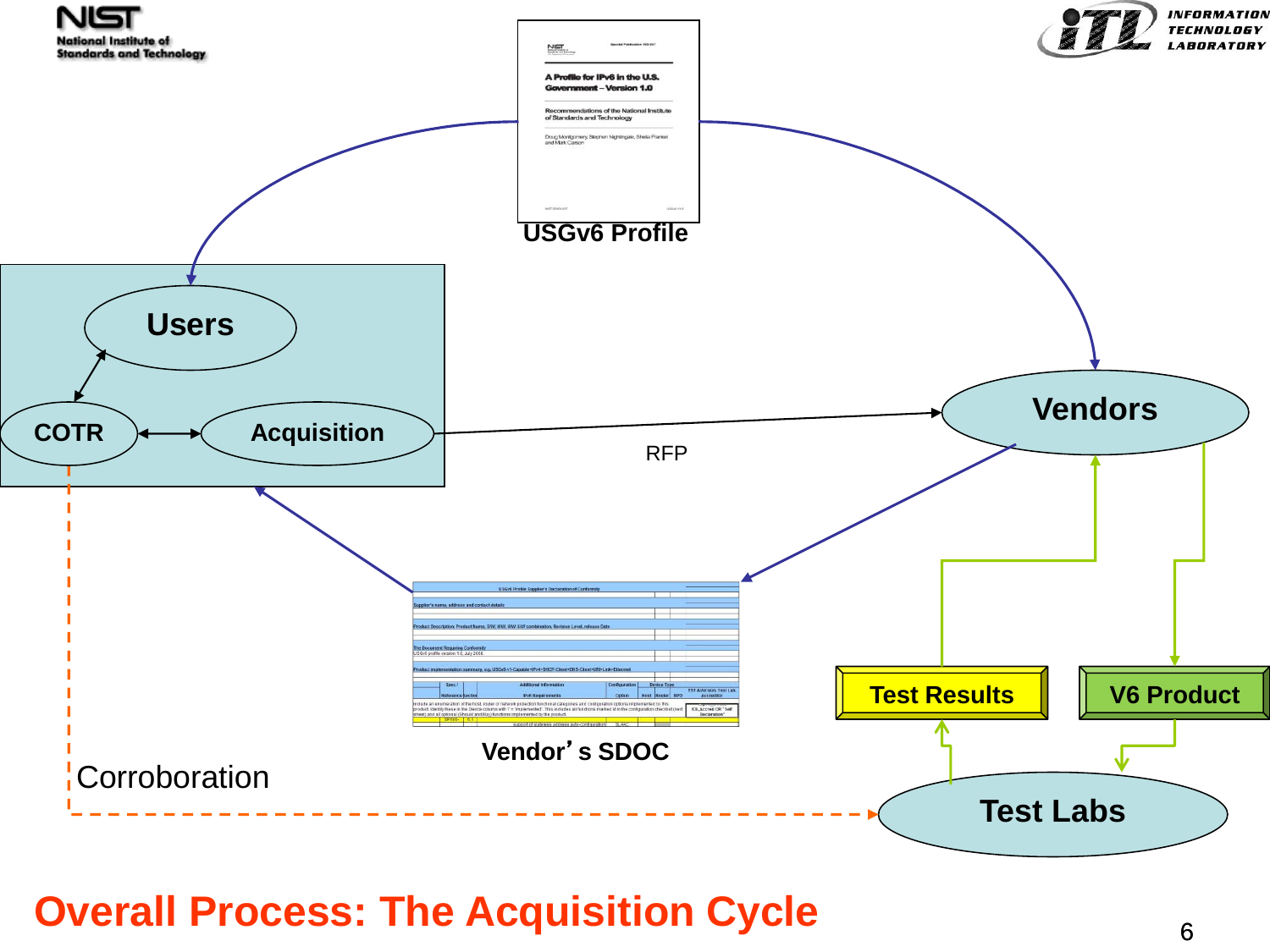



## **What the Buyer can do (1)**

- Default versus expressed acquisitions
	- Default: no need to express capabilities
	- Expressed: tailoring capabilities to local needs and any Agency policy

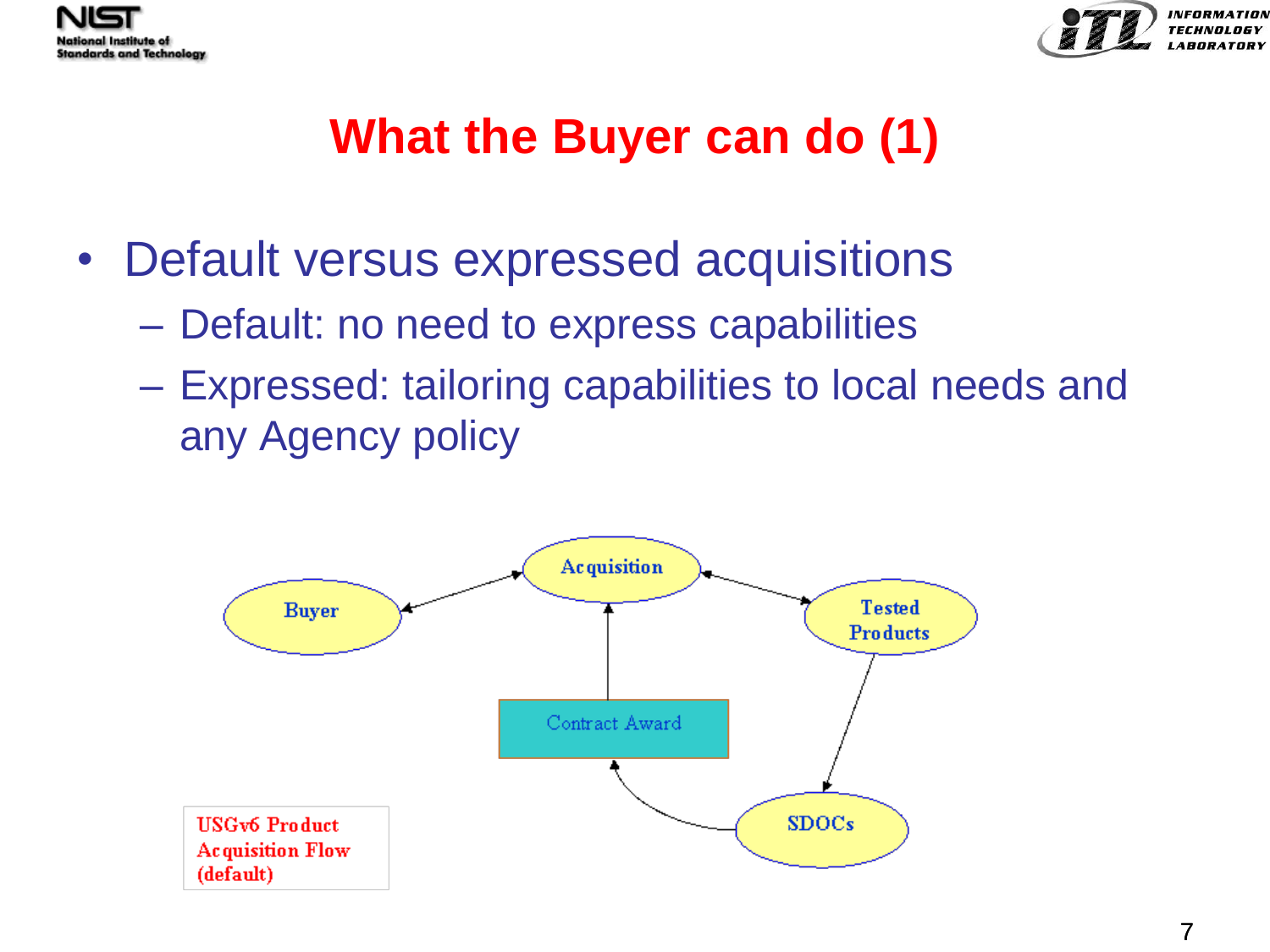



## **What the Buyer can do (2)**

- Large or complex or specified acquisition
	- Networking capabilities are expressed
	- And responses must be evaluated

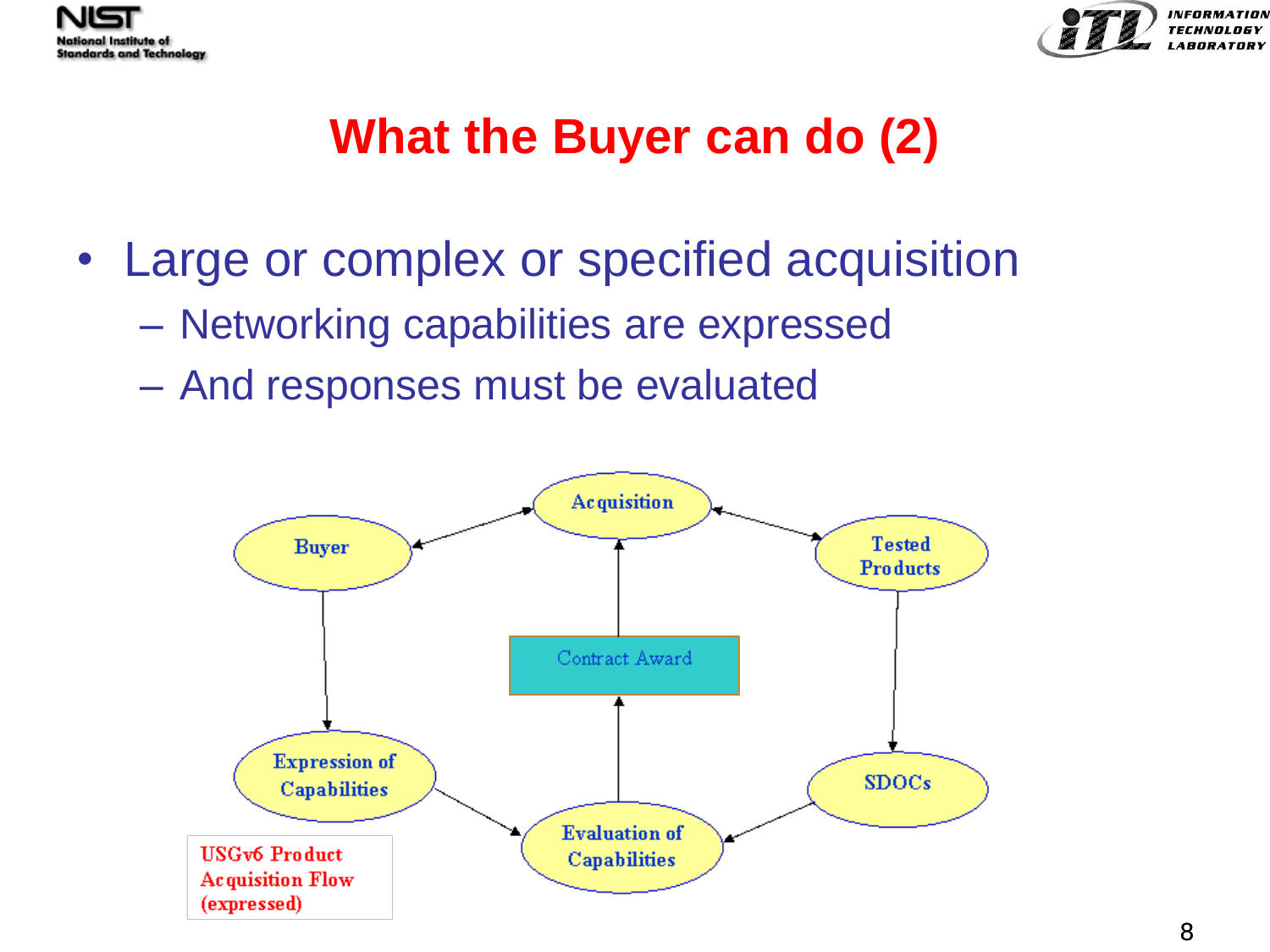

### **What Acquisition can do (1)**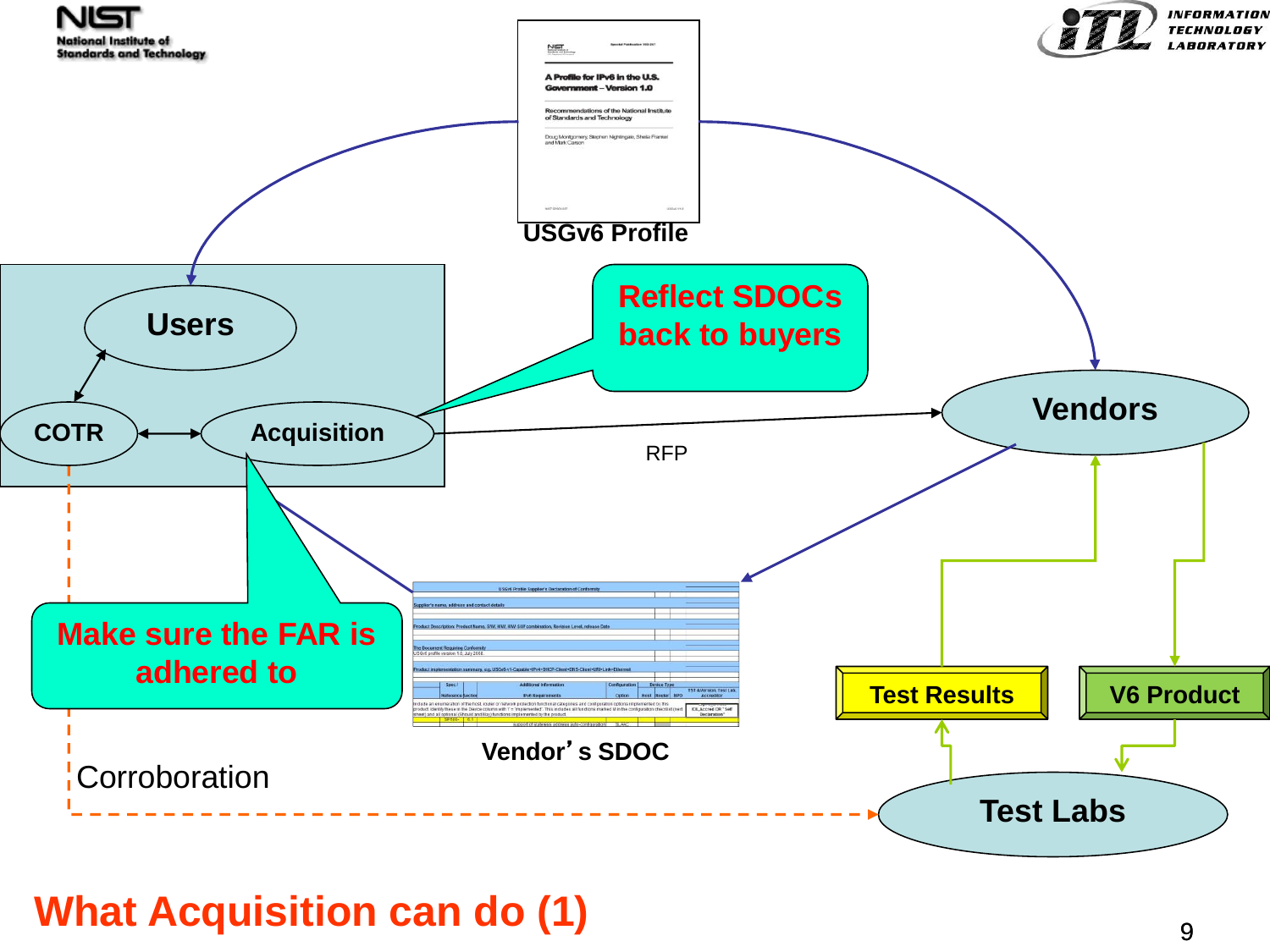

### **What Acquisition can do (2)**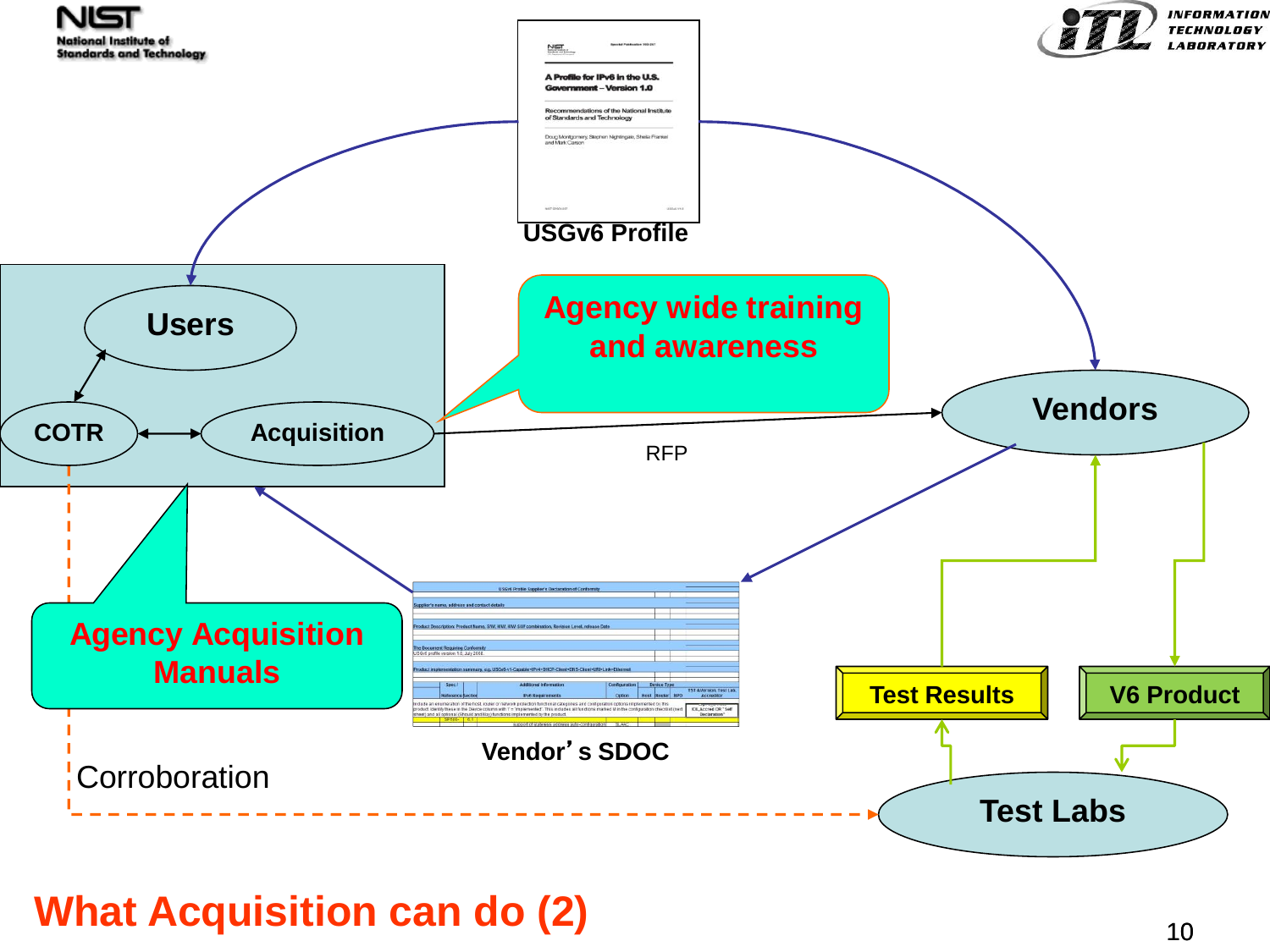



# **Some Examples**

- What Products more likely need technical capabilities expressed?
	- Routers
		- You will at least need to specify a routing algorithm.
			- OSPFv3 is the USGv6 recommended default, but your Agency may use something different, such as IS-IS.
	- Firewalls
		- You will need to specify whether it must be a simple firewall, or Intrusion Detection or Intrusion Prevention system.
- What Products may not need technical capabilities expressed?
	- Laptops, Notebooks, IPads
		- However, they must have an SDOC indicating IPv6 support.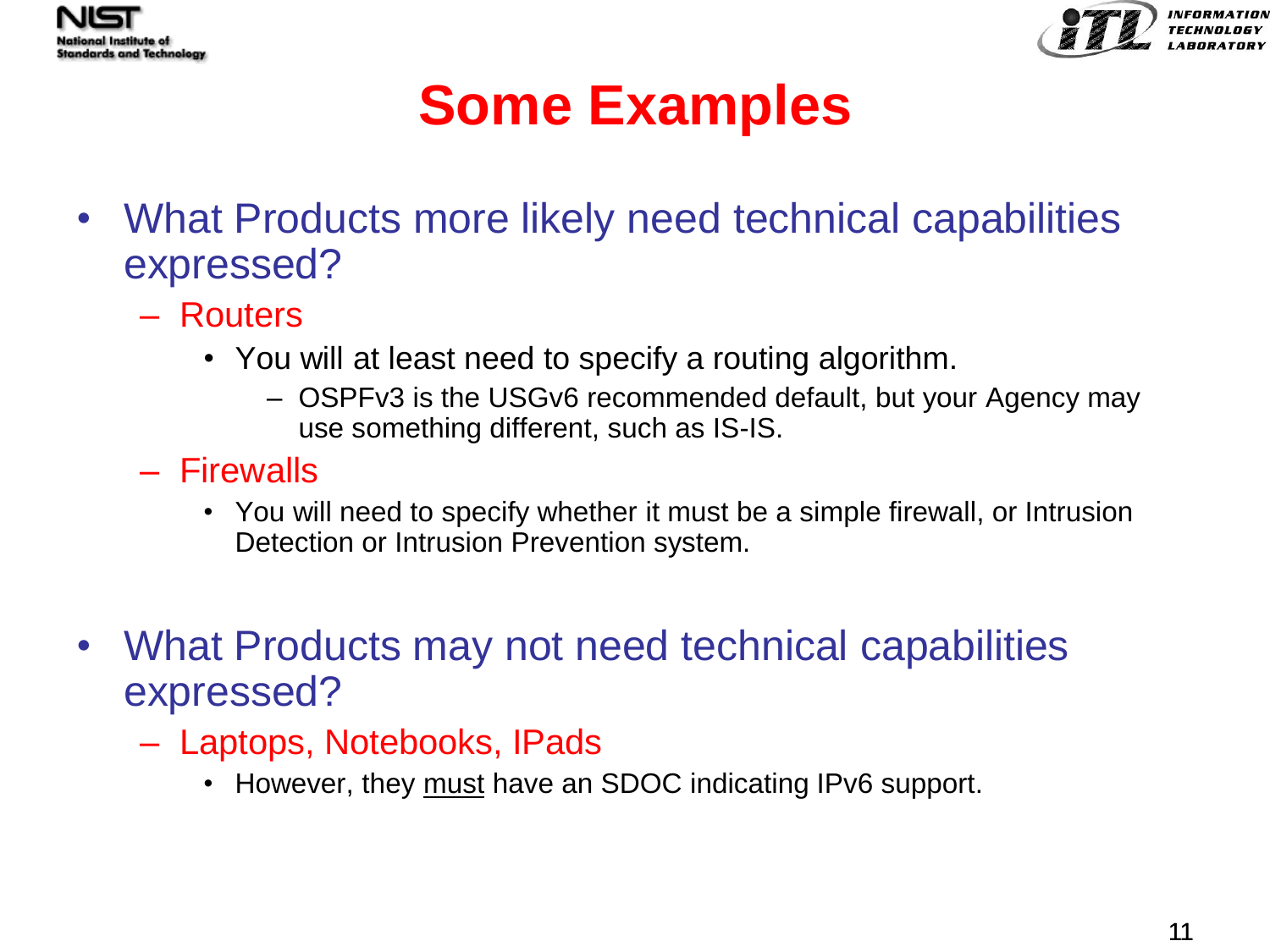



## CAPABILITIES CHECKLIST: DISCUSSION POINTS

•The Capabilities checklist is found in Appendix A of the USGv6 profile

- •The checklist is a summary of NIST recommendations for the 12 Functional Categories
- 'Host' and 'Router' are the categories used by the IETF (in RFC 4294)
	- •Vendors may implement different/overlapping capability mixes
	- •It is the capabilities that matter, NOT the product "category" label
	- •If the product has an IPv6 stack, that stack had better be tested

•Capabilities checklist needs technical assessment (OCIO/COTR)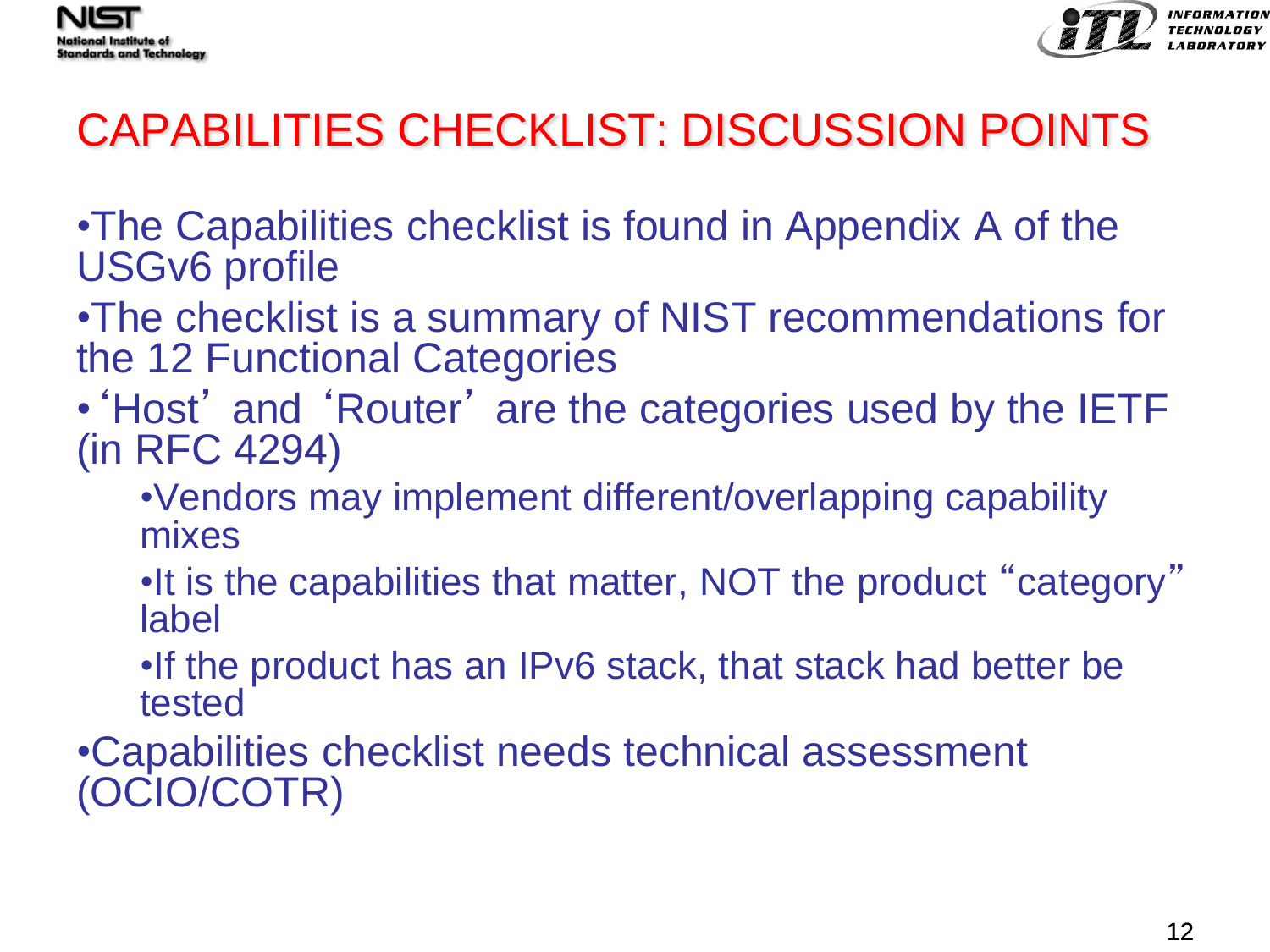



INFORMATION TECHNOLOGY *LARORATORY* 

# **THE CAPABILITIES CHECKLIST**

| Spec /                   |     | <b>USGv6-V1 Capability Check List</b>                                                                     | Configuration      | <b>Capability Type</b> |                 |  |                  |
|--------------------------|-----|-----------------------------------------------------------------------------------------------------------|--------------------|------------------------|-----------------|--|------------------|
| <b>Reference Section</b> |     | <b>IPv6 Requirements</b>                                                                                  | <b>Option</b>      |                        | Host Router NPD |  | <b>Notes</b>     |
| SP500-267                | 6.1 | <b>IPv6 Basic Requirements</b>                                                                            |                    |                        |                 |  |                  |
|                          |     | support of core IPv6 capabilities (IPv6, ICMP, ND, PMTU)                                                  |                    |                        |                 |  |                  |
|                          |     | support of stateless address auto-configuration                                                           | <b>SLAAC</b>       |                        |                 |  | Host: [O:1]      |
|                          |     | support of SLAAC privacy extensions.                                                                      | PrivAddr           |                        |                 |  |                  |
|                          |     | support of stateful (DHCP) address auto-configuration                                                     | <b>DHCP-Client</b> |                        |                 |  | Host: [O:1]      |
|                          |     | support of automated router prefix delegation                                                             | <b>DHCP-Prefix</b> |                        |                 |  |                  |
|                          |     | support of neighbor discovery security extensions                                                         | <b>SEND</b>        |                        |                 |  |                  |
| SP500-267                | 6.6 | <b>Addressing Requirements</b>                                                                            |                    |                        |                 |  |                  |
|                          |     | support of base IPv6 addressing requirements                                                              |                    |                        |                 |  |                  |
|                          |     | Addr: "Scoping, Deprecation, Defaults and Reserved"                                                       |                    |                        |                 |  |                  |
|                          |     | support of cryptographically generated addresses                                                          | <b>CGA</b>         |                        |                 |  |                  |
| SP500-267                | 6.7 | <b>IP Security Requirements</b>                                                                           |                    |                        |                 |  |                  |
|                          |     | support of the IP security architecture                                                                   | IPsec-V3           |                        |                 |  |                  |
|                          |     | support for automated key management                                                                      | IKE <sub>v2</sub>  |                        |                 |  |                  |
|                          |     | support for encapsulating security payloads in IP                                                         | <b>ESP</b>         |                        |                 |  |                  |
| SP500-267                |     | 6.11 Application Requirements                                                                             |                    |                        |                 |  |                  |
|                          |     | support of DNS client/resolver functions                                                                  | <b>DNS-Client</b>  |                        |                 |  |                  |
|                          |     | support of Socket application program interfaces                                                          | <b>SOCK</b>        |                        |                 |  |                  |
|                          |     | support of IPv6 uniform resource identifiers                                                              | URI                |                        |                 |  |                  |
|                          |     | support of a DNS server application                                                                       | <b>DNS-Sever</b>   |                        |                 |  |                  |
|                          |     | support of a DHCP server application                                                                      | <b>DHCP-Server</b> |                        |                 |  |                  |
| SP500-267                | 6.2 | <b>Routing Protocol Requirements</b>                                                                      |                    |                        |                 |  |                  |
|                          |     | support of the intra-domain (interior) routing protocols                                                  | <b>IGW</b>         |                        |                 |  |                  |
|                          |     | support for inter-domain (exterior) routing protocols                                                     | <b>EGW</b>         |                        |                 |  |                  |
| SP500-267                | 6.4 | <b>Transition Mechanism Requirements</b>                                                                  |                    |                        |                 |  |                  |
|                          |     | support of interoperation with IPv4-only systems                                                          | IPv4               |                        |                 |  |                  |
|                          |     | support of tunneling IPv6 over IPv4 MPLS services                                                         | 6PE                |                        |                 |  |                  |
| SP500-267                | 6.8 | <b>Network Management Requirements</b>                                                                    |                    |                        |                 |  |                  |
|                          |     | SNMPv3: "Mgmt, Messages, Apps and Security"                                                               | <b>SNMP</b>        |                        |                 |  |                  |
| SP500-267                | 6.9 | <b>Multicast Requirements</b>                                                                             |                    |                        |                 |  |                  |
|                          |     | Mcast: "MLDv2, Unicast, Allocation"                                                                       |                    |                        |                 |  |                  |
|                          |     | full support of multicast communications                                                                  | <b>SSM</b>         |                        |                 |  |                  |
| SP500-267                |     | 6.10 Mobility Requirements                                                                                |                    |                        |                 |  |                  |
|                          |     | support of mobile IP capability                                                                           | <b>MIP</b>         |                        |                 |  |                  |
|                          |     | support of mobile network capabilities                                                                    | <b>NEMO</b>        |                        |                 |  |                  |
| SP500-267                | 6.3 | <b>Quality of Service Requirements</b>                                                                    |                    |                        |                 |  |                  |
|                          |     | support of Differentiated Services capabilities                                                           | DS                 |                        |                 |  |                  |
|                          |     | PHB Id                                                                                                    |                    |                        |                 |  |                  |
| SP500-267                |     | 6.12 Network Protection Device Requirements                                                               |                    |                        |                 |  |                  |
|                          |     | NPD "6.12.3 general requirements"                                                                         | N1 N2 N3 N4        |                        |                 |  |                  |
|                          |     | support of basic firewall capabilities                                                                    | <b>FW</b>          |                        |                 |  | <b>NPD:[O:1]</b> |
|                          |     | support of application firewall capabilities                                                              | <b>APFW</b>        |                        |                 |  | NPD: [O:1]       |
|                          |     | support of intrusion detection capabilities                                                               | <b>IDS</b>         |                        |                 |  | <b>NPD:[O:1]</b> |
|                          |     | support of intrusion protection capabilities                                                              | <b>IPS</b>         |                        |                 |  | <b>NPD:[O:1]</b> |
| SP500-267                | 6.5 | <b>Link Specific Technologies</b>                                                                         |                    |                        |                 |  |                  |
|                          |     | support of robust packet compression services                                                             | <b>ROHC</b>        |                        |                 |  |                  |
|                          |     | support of link technology [O:1] Link=                                                                    |                    |                        |                 |  |                  |
|                          |     |                                                                                                           |                    |                        |                 |  | [O:1]            |
|                          |     | (repeat as needed) support of link technology Link=                                                       |                    |                        |                 |  |                  |
|                          |     |                                                                                                           |                    |                        |                 |  |                  |
|                          |     | Items in parentheses are a compendium of capabilities more fully expressed in the Node Requirements Table |                    |                        |                 |  |                  |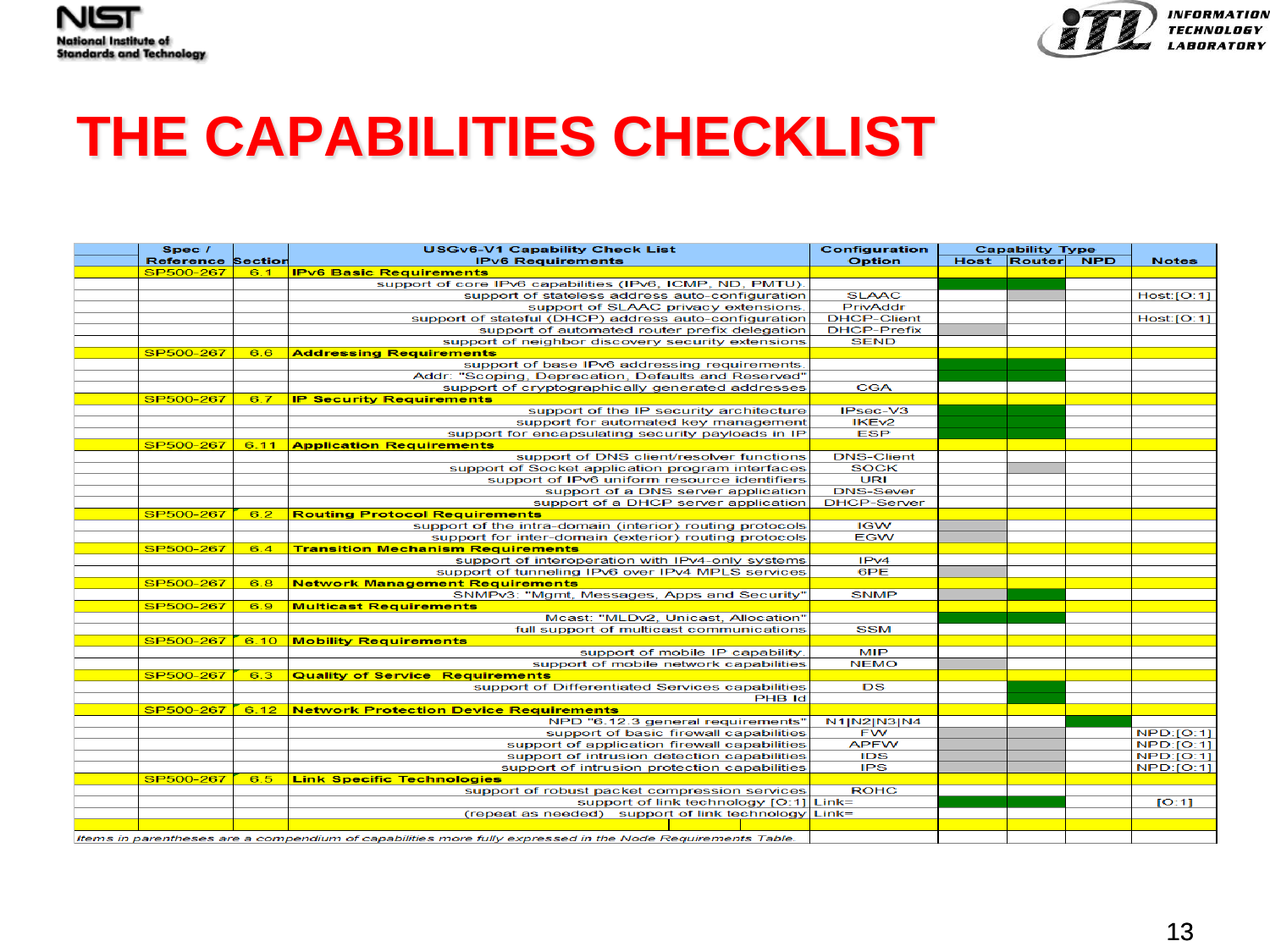



# Next Steps

- Acquisition Managers and Buyers:
	- Implement processes for all agency IT acquisitions to be in accordance with FAR requirements for IPv6.
	- Ensure Buyers procure products in accordance NIST guidelines for USGv6.
	- Submit feedback and comments on the USGv6 Buyer's Guide:
		- To [usgv6-project@nist.gov](mailto:usgv6-project@nist.gov)
		- Ongoing: we want continuous improvement and clarification.
- Budget got your belt in a few extra notches?
	- OMB advice from the start was rollout IPv6 on 'Tech Refresh'.
	- Tech Refresh may be slower next year than last year.
	- Adjust plans to accommodate this reality.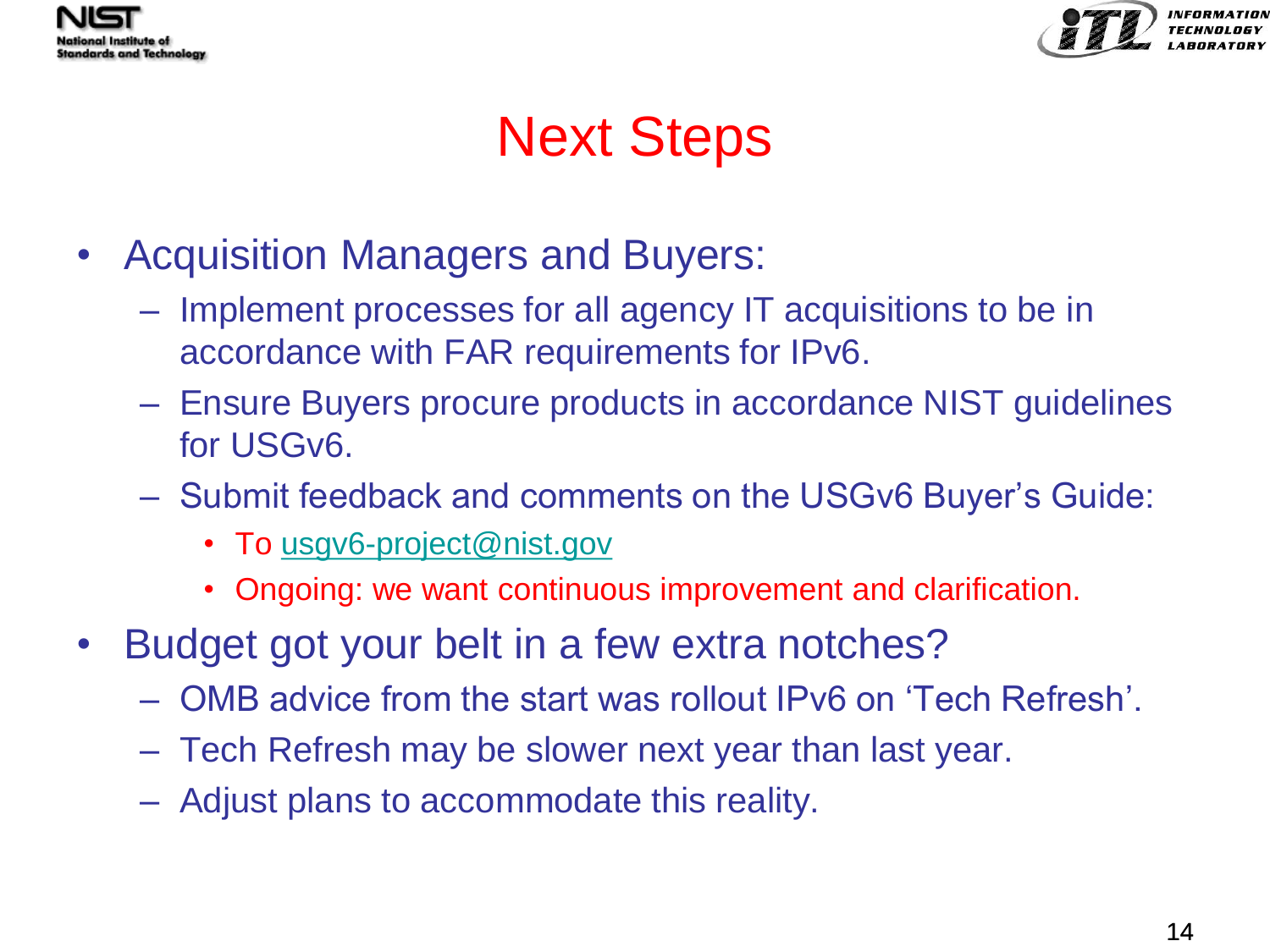



*INFORMATIO* 

## Resources

- FAR amendment for IPv6: for Buyers and Acquisition Officials: <http://edocket.access.gpo.gov/2009/pdf/E9-28931.pdf>
- The Full FAR:<https://www.acquisition.gov/far/index.html>
- USGv6 Profile: full technical specification of IPv6 capabilities for networked IT products. [http://www.antd.nist.gov/usgv6/docs/usgv6](http://www.antd.nist.gov/usgv6/docs/usgv6-v1.0.pdf) [v1.0.pdf](http://www.antd.nist.gov/usgv6/docs/usgv6-v1.0.pdf)
- NIST USGv6 Website: <http://www.antd.nist.gov/usgv6/>
- USGv6 Capabilities Checklist (Appendix A): <http://www.antd.nist.gov/usgv6/docs/usgv6-v1.0.pdf>
- Suppliers Declaration of Conformity (SDOC) template: <http://www.antd.nist.gov/usgv6/sdoc.html>.